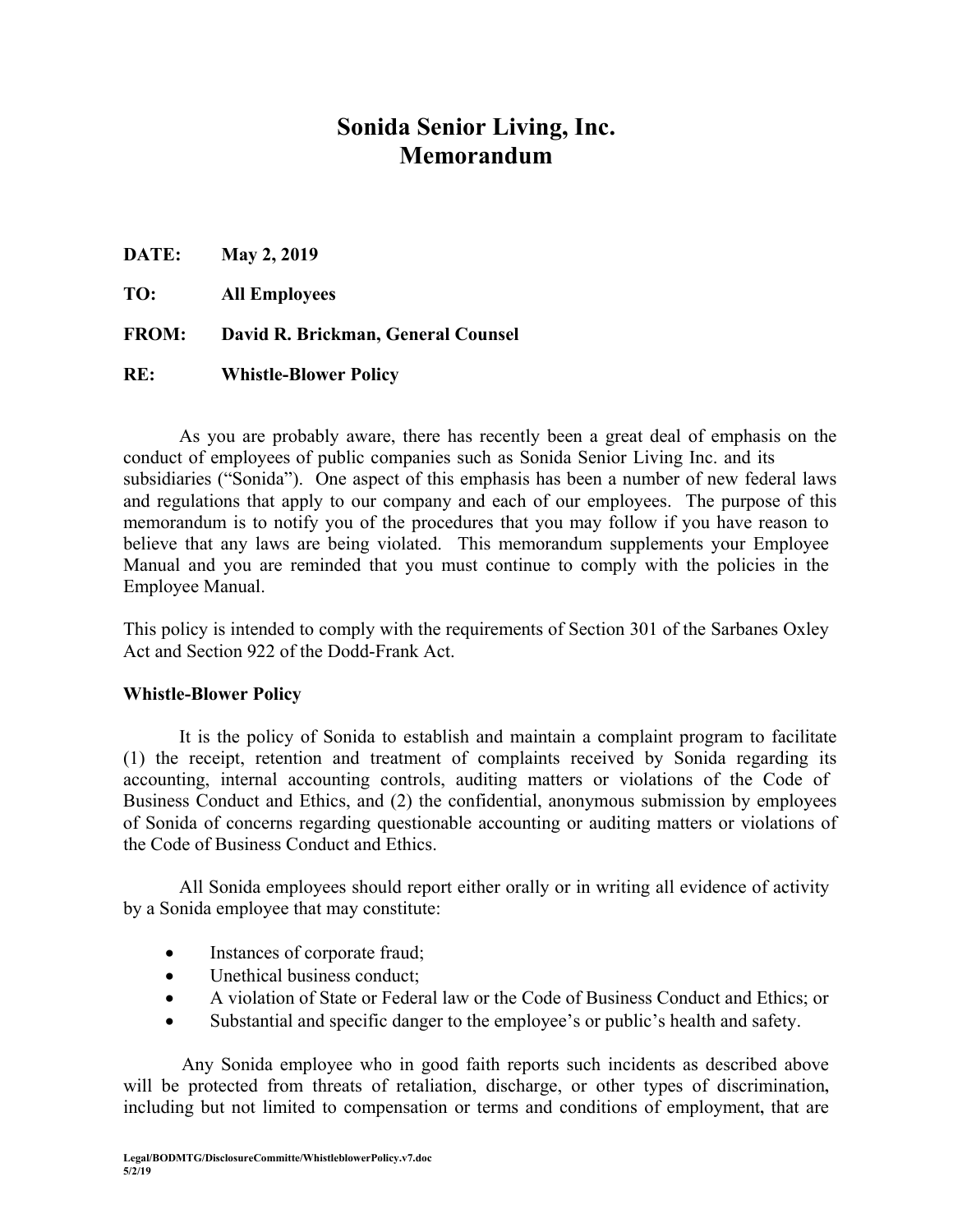directly related to the disclosure of such reports, participation in a related investigation, judicial or administrative action or otherwise as specified in applicable law. Note, however, that your right to protection from retaliation does not extend immunity for any complicity in the matters that are the subject of the complaint or an ensuing investigation. In addition, no employee may be adversely affected because the employee refused to carry out a directive which, in fact, constitutes corporate fraud or is a violation of State or Federal law. If you have a good faith belief that you have been subject to retaliation because you filed a complaint under this policy or engaged in any lawful act that is protected or allowed under applicable whistleblower laws, you may report the retaliation using the processes outlined in this policy for filing a complaint or otherwise available to you under applicable law.

### **Reporting Procedures**

If you believe that any person connected with our company, including any director, officer, employee, supplier or client, has violated or intends to violate any law or regulation that relates to the company or the Code of Business Conduct and Ethics, you may contact your immediate supervisor, or the supervisor's manager. In instances where you are not satisfied with the supervisor's or manager's response, or are uncomfortable for any reason addressing such concerns to your supervisor or the manager of such supervisor, you may contact our Director of Human Resources, by telephone at (972) 770-5600, by email at jfalke@sonidaliving.com, or by mail at Sonida Senior Living, Inc., 16301 Quorum Drive, Suite 160A, Addison, TX 75001. If for any reason, you would prefer to remain anonymous, you may call a toll-free telephone number that we have set up for this purpose. That telephone number is (1-877) 587-2461 and it is available 24 hours a day, 7 days a week. In order to be better able to respond to any information, we would prefer that you identify yourself and give us your telephone number and other contact information when you make any report. You can be assured that any information will be treated with utmost confidence. However, if you wish to remain anonymous, it is not necessary that you give your name and position in any notification.

In addition, the Audit Committee of the Company's Board of Directors has established additional procedures to address the receipt, retention and treatment of complaints received by the Company regarding financial statement disclosures, accounting, internal accounting controls or auditing matters. First, the Company shall promptly forward to the Audit Committee any complaints that it has received regarding financial statement disclosures, accounting, internal accounting controls or auditing matters. Any employee of the Company may also submit, in addition to the above, on a confidential, anonymous basis, any concerns regarding financial statement disclosures, accounting, internal accounting controls or auditing matters directly to the Audit Committee. All such concerns may be set forth in writing and forwarded in a sealed envelope to the chairman of the Audit Committee, in care of the Company's General Counsel, with a legend such as "To be opened by the Audit Committee only." If an employee would like to discuss any matter with the Audit Committee, the employee should indicate this in the submission and include a telephone number at which he or she might be contacted if the Audit Committee deems it appropriate. Any such envelopes received by the General Counsel shall be forwarded promptly and unopened to the chairman of the Audit Committee.